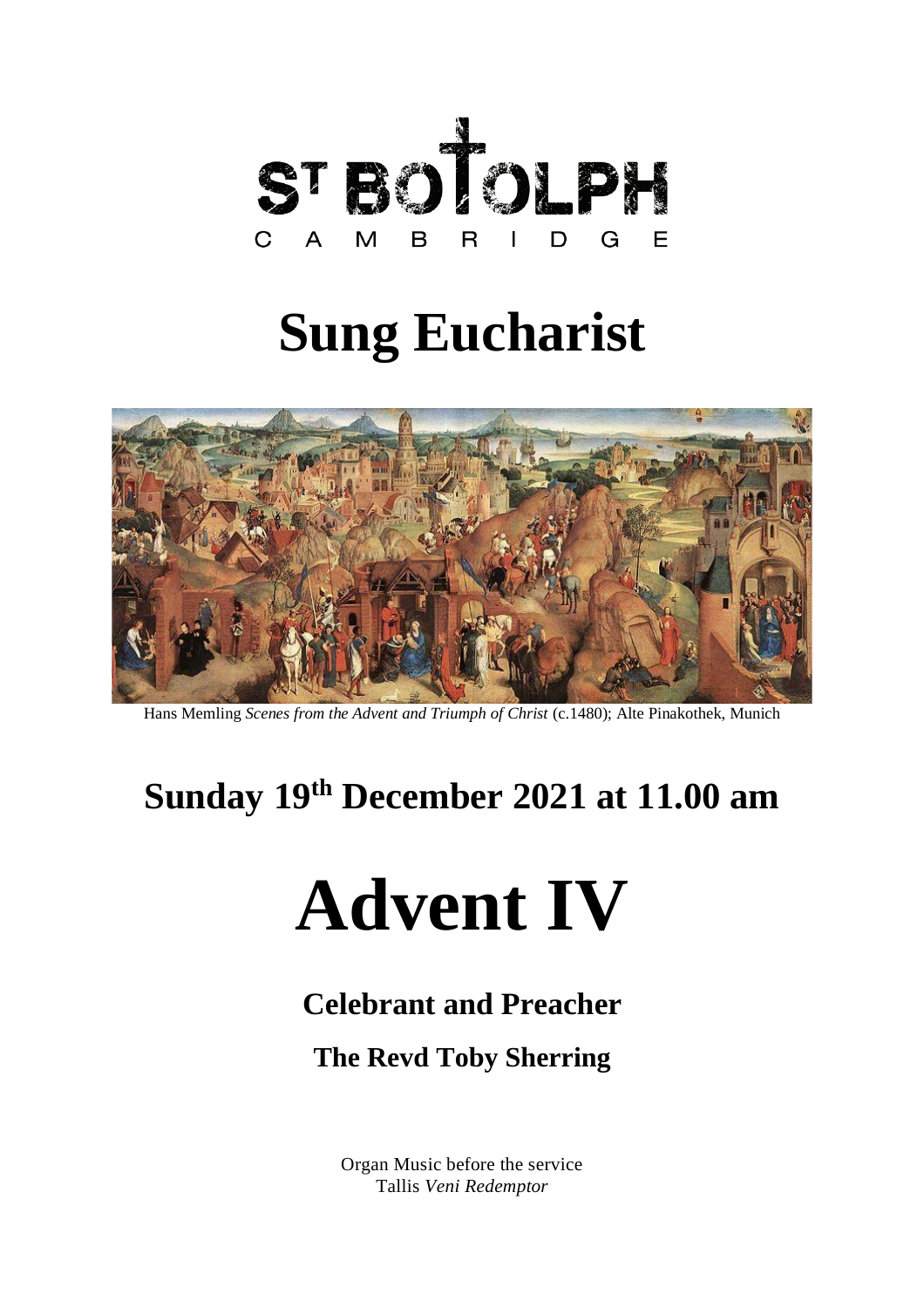#### **WELCOME**

*¶ The fourth Advent Candle is lit, during which the Introit for the fourth Sunday in Advent is sung.*

EMEMBER us, O Lord, with the favour that thou bearest unto thy people: O visit us with REMEMBER us, O Lord, with the favour that thou bearest unto thy people: O visit us with thy salvation: that we, beholding the felicity of thy chosen, may rejoice in the gladness of thy people; amd may glory with thine inheritance. *Ps.* We have sinned with our fathers: we have done amiss and dealt wickedly. Glory be to the Father . . .

#### **The Introit Hymn NEH 6** *Hark the glad sound!*

#### *¶ Please kneel or sit*

#### *THE LORD'S PRAYER*

UR Father, which art in heaven, hallowed be thy name; thy kingdom come; thy will be I done; in earth as it is in heaven. Give us this day our daily bread. And forgive us our trespasses, as we forgive them that trespass against us. And lead us not into temptation; but deliver us from evil. **Amen** O

#### *THE COLLECT FOR PURITY*

LMIGHTY God,

unto whom all hearts be open, all desires known, and from whom no secrets are hid; Cleanse the thoughts of our hearts by the inspiration of thy Holy Spirit, that we may perfectly love thee, and worthily magnify thy holy Name; through Christ our Lord. **Amen.** A

#### *THE SUMMARY OF THE LAW*

OUR Lord Jesus Christ said: Hear, O Israel, The Lord our God is one Lord; and thou shalt love the Lord thy God with all thy heart, and with all thy soul, and with all thy mind, and I love the Lord thy God with all thy heart, and with all thy soul, and with all thy mind, and with all thy strength. This is the first commandment. And the second is like, namely this: Thou shalt love thy neighbour as thyself. There is none other commandment greater than these. On these two commandments hang all the Law and the Prophets.

#### **Lord have mercy upon us and write all these thy laws in out hearts, we beseech thee.** *(Merbecke)*

Let us pray.

#### *THE COLLECT FOR THE SOVEREIGN*

LMIGHTY God, whose kingdom is everlasting, and power infinite: Have mercy upon the whole Church; and so rule the heart of thy chosen servant ELIZABETH, our Queen and Governor, that she (knowing whose minister she is) may above all things seek thy honour and glory: and that we, and all her subjects (duly considering whose authority she hath) may faithfully serve, honour, and humbly obey her, in thee, and for thee, according to thy blessed Word and ordinance; through Jesus Christ our Lord, who with thee and the Holy Ghost liveth and reigneth, ever one God, world without end. **Amen.** A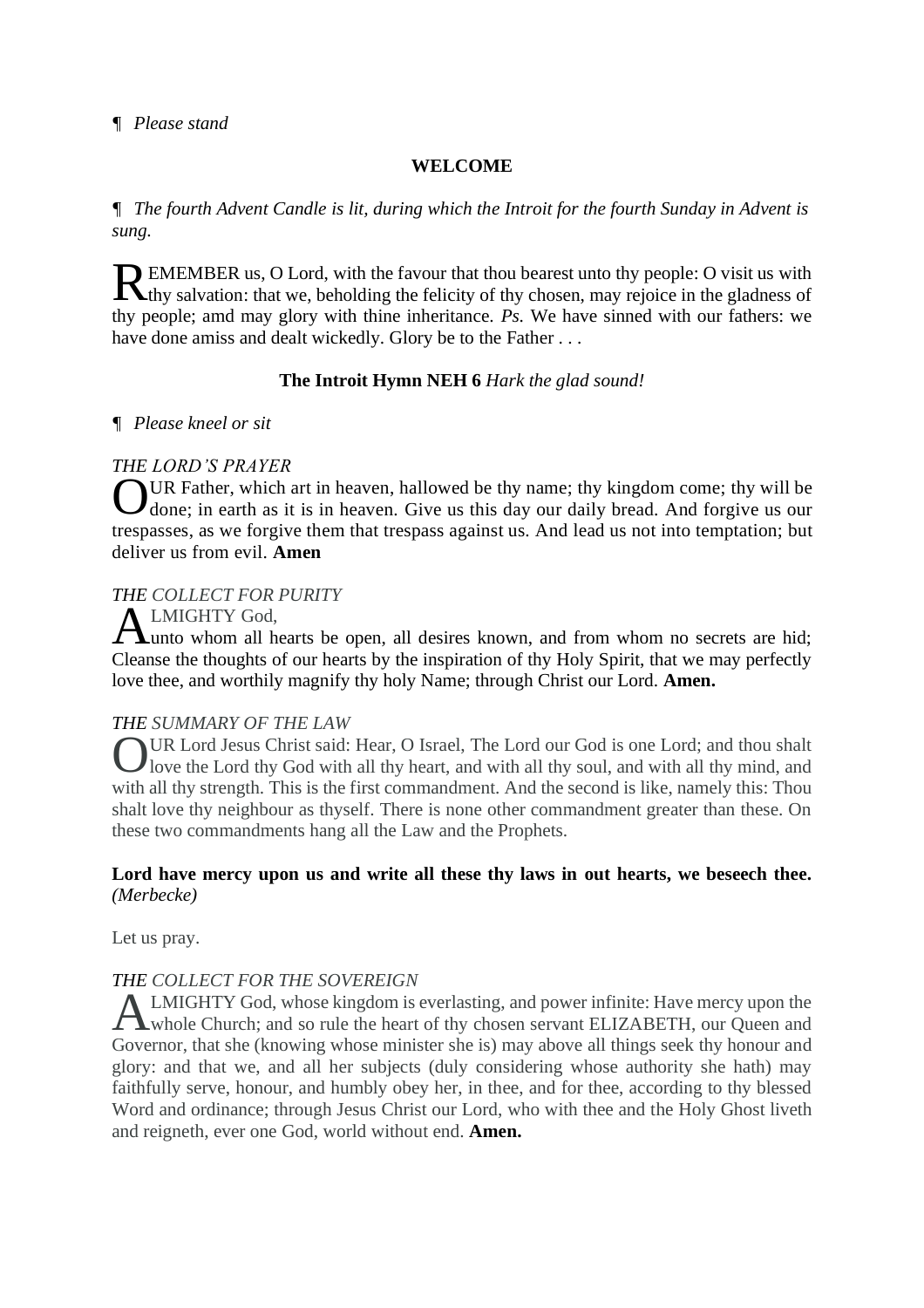#### *THE COLLECT FOR THE DAY*

OLORD, raise up (we pray thee) thy power, and come among us, and with great might succour us; that whereas, through our sins and wickedness, we are sore let and hindered succour us; that whereas, through our sins and wickedness, we are sore let and hindered in running the race that is set before us, thy bountiful grace and mercy may speedily help and deliver us; through the satisfaction of thy Son our Lord, to whom with thee and the Holy Ghost be honour and glory, world without end. **Amen.**

#### *¶ Please sit*

*THE EPISTLE (read by Chuhan Deng)*

*The Epistle is written in the fourth chapter of the letter of St Paul to the Philippians, beginning at the fourth verse.*

EJOICE in the Lord alway, and again I say, Rejoice. Let your moderation be known REJOICE in the Lord alway, and again I say, Rejoice. Let your moderation be known unto all men. The Lord is at hand. Be careful for nothing: but in every thing, by prayer and supplication with thanksgiving, let your requests be made known unto God. And the peace of God, which passeth all understanding, shall keep your hearts and minds through Christ Jesus.

#### *Here endeth the Epistle.*

*¶ Please stand*

#### **The Gradual Hymn NEH 18** *Ye servants of the Lord*

*THE GOSPEL*

*The Holy Gospel is written in the first chapter of the Gospel according to St John, beginning at the nineteenth verse* 

#### **Glory be to thee, O Lord.**

THIS is the record of John, when the Jews sent Priests and Levites from Jerusalem to ask him, Who art thou? And he confessed, and denied not; but confessed, I am not the him, Who art thou? And he confessed, and denied not; but confessed, I am not the Christ. And they asked him, What then? Art thou Elias? And he saith, I am not. Art thou that Prophet? And he answered, No. Then said they unto him, Who art thou? that we may give an answer to them that sent us. What sayest thou of thyself? He said, I am the voice of one crying in the wilderness, Make straight the way of the Lord, as said the prophet Esaias. And they which were sent were of the Pharisees. And they asked him, and said unto him, Why baptizest thou then, if thou be not that Christ, nor Elias, neither that Prophet? John answered them, saying, I baptize with water: but there standeth one among you, whom ye know not: he it is who coming after me is preferred before me, whose shoe's latchet I am not worthy to unloose. These things were done in Bethabara beyond Jordan, where John was baptizing.

#### **Praise be to thee, O Christ.**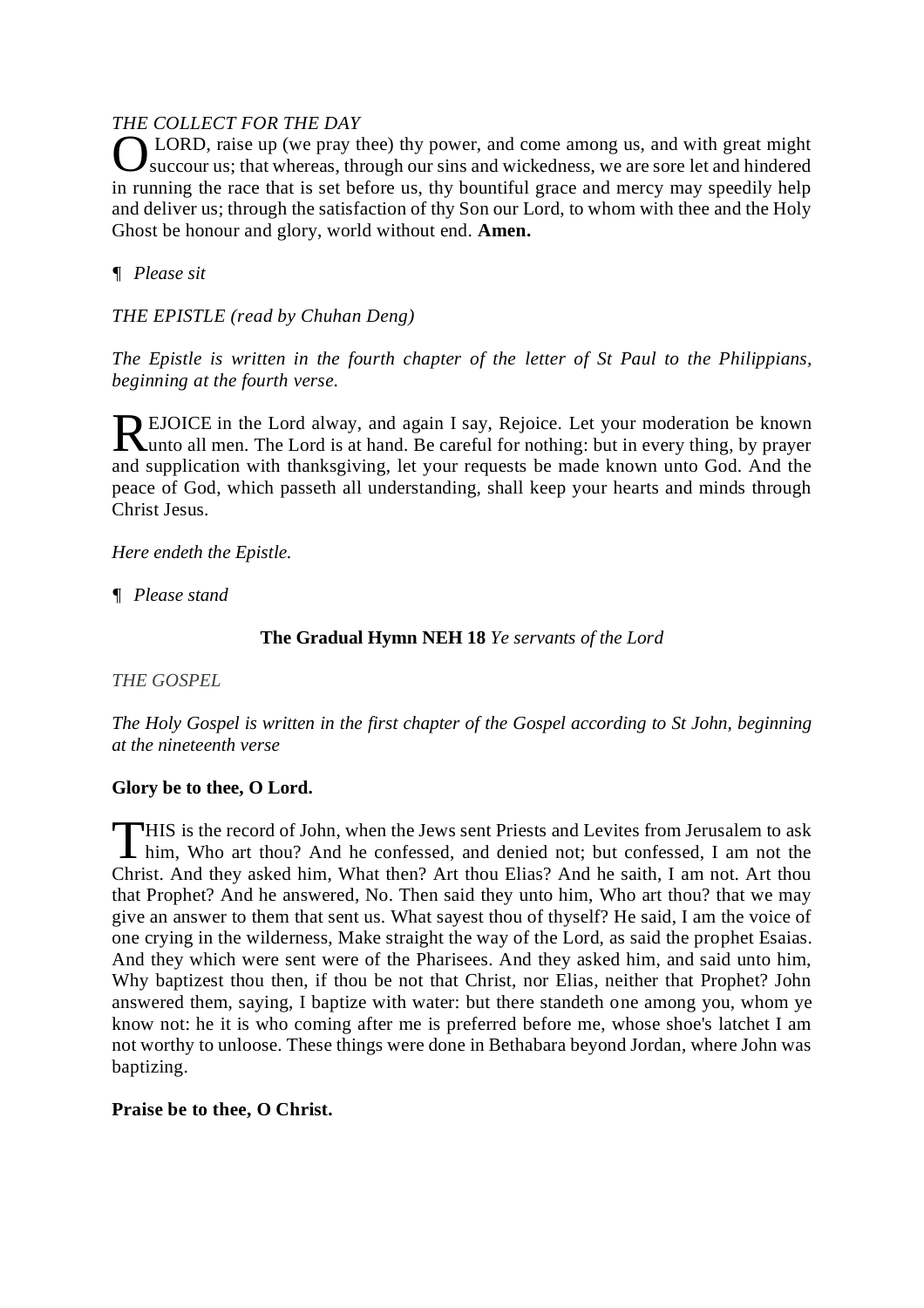#### *THE NICENE CREED (Merbecke)*

#### BELIEVE in one God

I BELIEVE in one God<br>the Father Almighty, Maker of heaven and earth, And of all things visible and invisible: And in one Lord Jesus Christ, the only-begotten Son of God, Begotten of his Father before all worlds, God of God, Light of Light, Very God of very God, Begotten, not made, Being of one substance with the Father, By whom all things were made: Who for us men and for our salvation came down from heaven, And was incarnate by the Holy Ghost of the Virgin Mary, And was made man, And was crucified also for us under Pontius Pilate. He suffered and was buried, And the third day he rose again according to the Scriptures, And ascended into heaven, And sitteth on the right hand of the Father. And he shall come again with glory to judge both the quick and the dead: Whose kingdom shall have no end. And I believe in the Holy Ghost, The Lord and giver of life, Who proceedeth from the Father and the Son, Who with the Father and the Son together is worshipped and glorified, Who spake by the Prophets. And I believe one Catholick and Apostolick Church. I acknowledge one Baptism for the remission of sins. And I look for the Resurrection of the dead, And the life of the world to come. Amen.

*¶ Please sit*

#### *THE SERMON* **The Revd Toby Sherring**

*¶ Please sit*

#### **THE OFFERTORY HYMN NEH 17** *When came in flesh*

#### *¶ Please kneel or sit*

#### *THE INTENTIONS*

Let us pray for the whole state of Christ's Church militant here on earth:

#### *THE PRAYER FOR THE CHURCH MILITANT*

LMIGHTY and ever living God, who by thy holy Apostle hast taught us to make prayers, **ALMIGHTY** and ever living God, who by thy holy Apostle hast taught us to make prayers, and supplications, and to give thanks for all men; We humbly beseech thee most mercifully to accept our oblations, and to receive these our prayers, which we offer unto thy Divine Majesty; beseeching thee to inspire continually the Universal Church with the spirit of truth, unity, and concord: And grant that all they that do confess thy holy Name may agree in the truth of thy holy Word, and live in unity and godly love.

We beseech thee also to save and defend all Christian kings, princes and governors; and specially thy servant Elizabeth our Queen; that under her we may be godly and quietly governed: and grant unto her whole council, and to all that are put in authority under her, that they may truly and indifferently minister justice, to the punishment of wickedness and vice, and to the maintenance of thy true religion, and virtue.

Give grace, O heavenly Father, to all Bishops and Curates, that they may, both by their life and doctrine, set forth thy true and lively Word, and rightly and duly administer thy holy Sacraments.

And to all thy People give thy heavenly grace; and especially to this congregation here present; that, with meek heart and due reverence, they may hear, and receive thy holy Word; truly serving thee in holiness and righteousness all the days of their life.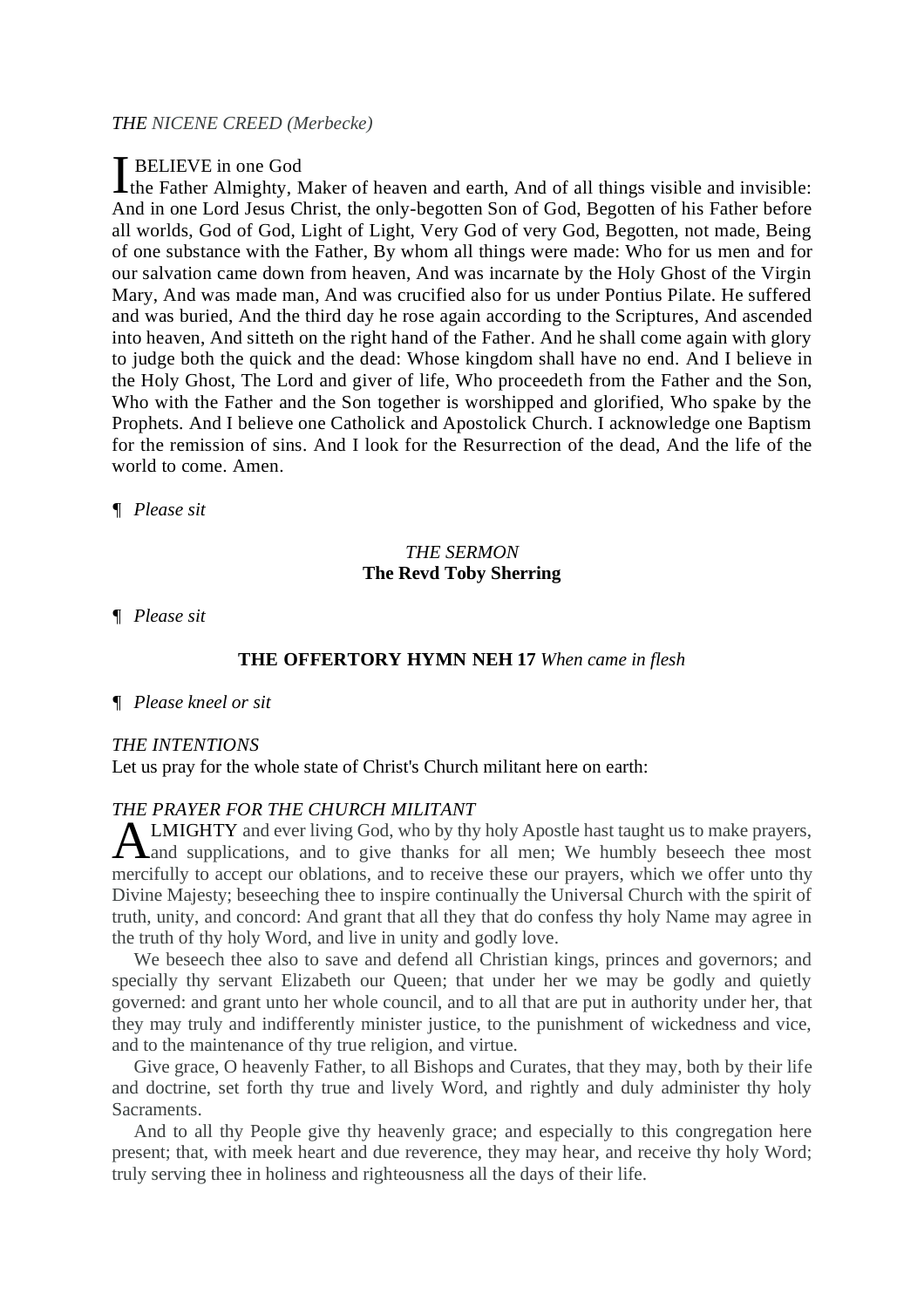And we most humbly beseech thee, of thy goodness, O Lord, to comfort and succour all them who, in this transitory life, are in trouble, sorrow, need, sickness, or any other adversity. And we also bless thy holy Name for all thy servants departed this life in thy faith and fear; beseeching thee to give us grace so to follow their good examples, that with them we may be partakers of thy heavenly kingdom. Grant this, O Father, for Jesus Christ's sake, our only Mediator and Advocate. **Amen.** 

#### *THE INVITATION TO CONFESSION*

 $\bigvee$ E that do truly and earnestly repent you of your sins, and are in love and charity with your The that do truly and earnestly repent you of your sins, and are in love and charity with your neighbours, and intend to lead a new life, following the commandments of God, and walking from henceforth in his holy ways; Draw near with faith, and take this holy Sacrament to your comfort; and make your humble confession to Almighty God, meekly kneeling upon your knees.

#### *THE CONFESSION*

LMIGHTY God,

**Father of our Lord Jesus Christ, Maker of all things, Judge of all men; We acknowledge and bewail our manifold sins and wickedness, Which we, from time to time, most grievously have committed, By thought, word, and deed, Against thy Divine Majesty, Provoking most justly thy wrath and indignation against us. We do earnestly repent, And are heartily sorry for these our misdoings; The remembrance of them is grievous unto us; The burden of them is intolerable. Have mercy upon us, Have mercy upon us, most merciful Father; For thy Son our Lord Jesus Christ's sake, Forgive us all that is past; And grant that we may ever hereafter Serve and please thee In newness of life, To the honour and glory of thy Name; Through Jesus Christ our Lord. Amen.**  A

#### *THE ABSOLUTION*

LMIGHTY God, our heavenly Father, who of his great mercy hath promised **ALMIGHTY** God, our heavenly Father, who of his great mercy hath promised forgiveness of sins to all them that with hearty repentance and true faith turn unto him; Have mercy upon you; + pardon and deliver you from all your sins; confirm and strengthen you in all goodness; and bring you to life eternal; through Jesus Christ our Lord. **Amen**.

#### *THE COMFORTABLE WORDS*

EAR what comfortable words our Saviour Christ saith unto all that truly turn to him. *Come unto me all that travail and are heavy laden, and I will refresh you. So God loved the world, that he gave his only-begotten Son, to the end that all that believe in him should not perish, but have everlasting life.* Hear also what Saint Paul saith.*This is a true saying, and worthy of all men to be received, that Christ Jesus came into the world to save sinners.* Hear also what Saint John saith. *If any man sin, we have an Advocate with the Father, Jesus Christ the righteous; and he is the propitiation for our sins.* H

#### *¶ Please stand*

*THE SURSUM CORDA* HE Lord be with you. THE Lord be with you Lift up your hearts. **We lift them up unto the Lord.**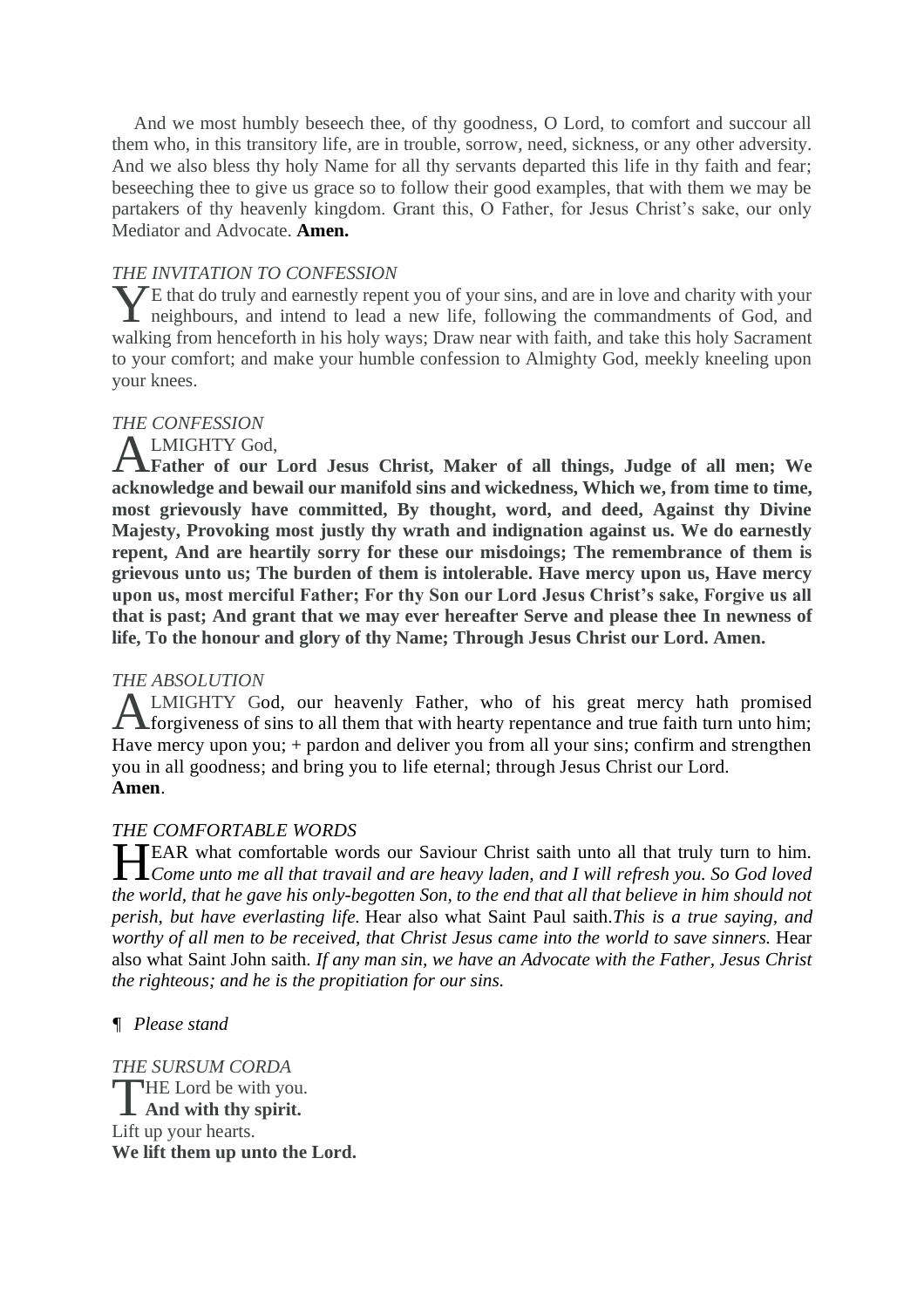#### Let us give thanks unto our Lord God. **It is meet and right so to do.**

It is very meet, right, and our bounden duty, that we should at all times, and in all places, give thanks unto thee, O Lord, Holy Father, Almighty, Everlasting God. Therefore with Angels and Archangels, and with all the company of heaven, we laud and magnify thy glorious Name; evermore praising thee, and singing:

#### *THE SANCTUS & BENEDICTUS (Merbecke)*

TOLY, holy, holy, Lord God of hosts, heaven and earth are full of thy glory: Glory be to TOLY, holy, holy, Lord God of hosts, heaven and earth are full of thy glory: Glory be to thee, O Lord most High. Amen. + Blessed is he that cometh in the name of the Lord. Hosanna in the highest.

#### *¶ Please kneel or sit*

#### *THE PRAYER OF HUMBLE ACCESS*

W<sup>E</sup> do not presume **to come to this thy Table, O merciful Lord, trusting in our own righteousness, but in thy manifold and great mercies. We are not worthy so much as to gather up the crumbs under thy Table. But thou art the same Lord, whose property is always to have mercy: Grant us therefore, gracious Lord, so to eat the flesh of thy dear Son Jesus Christ, and to drink his blood, that our sinful bodies may be made clean by his body, and our souls washed through his most precious blood, and that we may evermore dwell in him, and he in us. Amen.**

#### *THE PRAYER OF CONSECRATION*

LMIGHTY God, our heavenly Father, who of thy tender mercy, didst give thine only Son **ALMIGHTY** God, our heavenly Father, who of thy tender mercy, didst give thine only Son Jesus Christ to suffer death upon the Cross for our redemption; who made there (by his one oblation of himself once offered) a full, perfect, and sufficient sacrifice, oblation, and satisfaction, for the sins of the whole world; and did institute, and in his holy Gospel command us to continue, a perpetual memory of that his precious death, until his coming again: Hear us, O merciful Father, we most humbly beseech thee; and grant that by the power of the Holy Spirit, we receiving these thy creatures of bread and wine, according to thy Son our Saviour Jesus Christ's holy institution, in remembrance of his death and passion, may be partakers of his most blessed + Body and Blood: Who, in the same night that he was betrayed, took Bread; and when he had given thanks, he brake it, and gave it to his disciples, saying: *Take, eat, this is my Body, which is given for you; Do this in remembrance of me. Likewise, after supper, he* took the Cup; and, when he had given thanks, he gave it to them, saying: *Drink ye all of this; for this is my Blood of the New Testament, which is shed for you, and for many, for the remission of sins; Do this, as oft as ye shall drink it, in remembrance of me.* **Amen.**

#### *THE AGNUS DEI (Merbecke)*

LAMB of God, that takest away the sins of the world, have mercy upon us. O Lamb of God, that takest away the sins of the world, have mercy upon us. O Lamb of God that takest away the sins of the world, grant us thy peace. O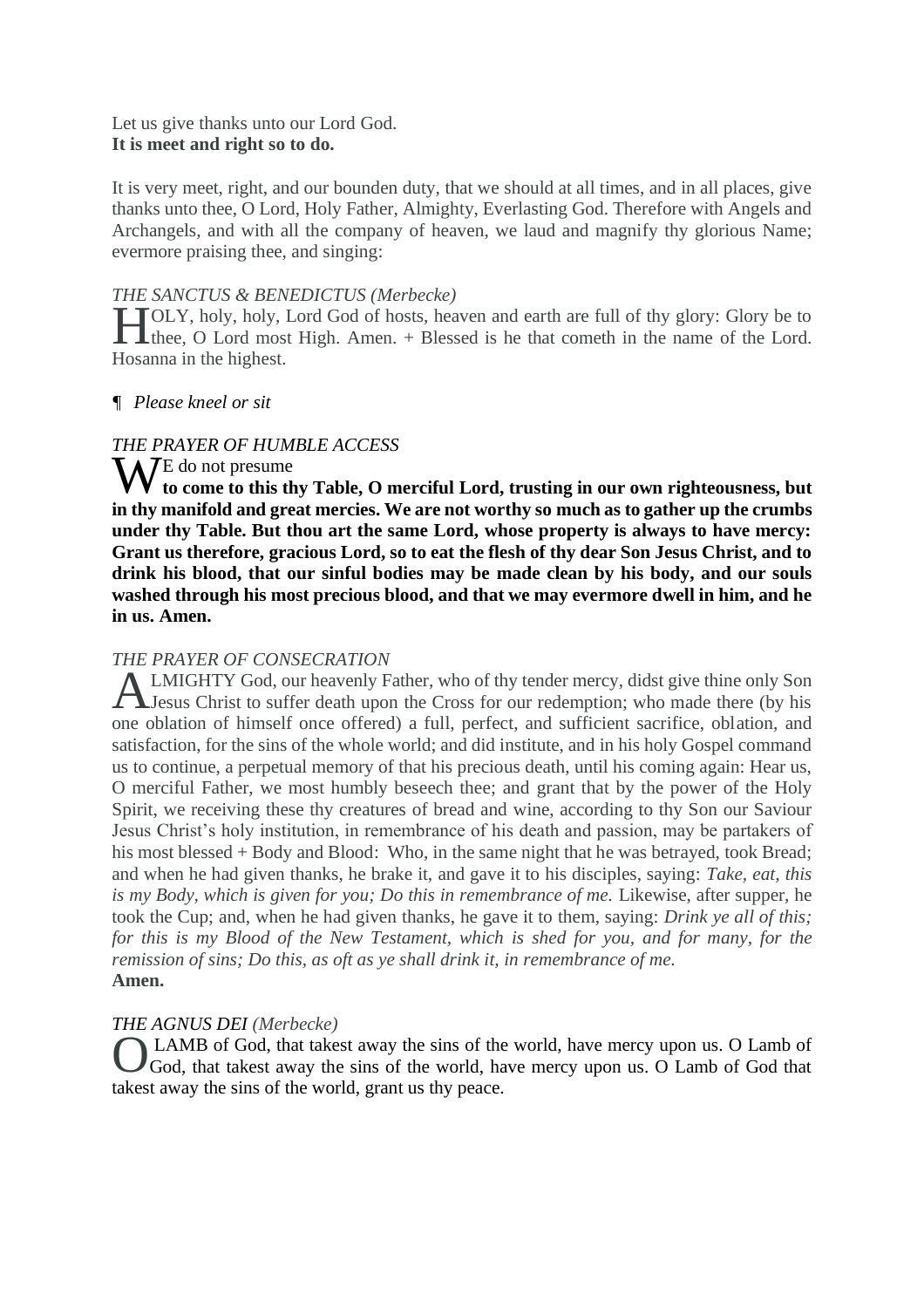#### *THE INVITATION TO COMMUNION*

HE Body of our Lord Jesus Christ, which was given for thee, preserve thy body and THE Body of our Lord Jesus Christ, which was given for thee, preserve thy body and soul unto everlasting life: Take and eat this in remembrance that Christ died for thee, and feed on him in thy heart by faith with thanksgiving. **Amen.**

#### **Communion Anthem**

Timothy Brown *I sing of a maiden (1st performance)*

sing of a maiden That is makeless. If sing of a maider<br>That is makeless<br>King of all kinges To her son she ches. 3. He came all so stille To his mother's bowr, As dew in Aprille That falleth on the flower.

2. He came all so stille There his mother was, As dew in Aprille That falleth on the grass.

4. He came all so still Where his mother lay, As dew in April That falleth on the spray.

5. Mother and maiden Was never none but she; Well may such a lady Goddes mother be. *15th century*

*¶ Please stand*

#### **Communion Hymn NEH 295** *Let all mortal flesh keep silence*

#### *THE LORD'S PRAYER*

UR Father.

**which art in heaven, hallowed be thy name; thy kingdom come; thy will be done; in earth as it is in heaven. Give us this day our daily bread. And forgive us our trespasses, as we forgive them that trespass against us. And lead us not into temptation; but deliver us from evil. For thine is the kingdom, the power and the glory, for ever and ever. Amen.** O

#### *THE PRAYER OF OBLATION*

LORD and heavenly Father, we thy humble servants entirely desire thy fatherly goodness mercifully to accept this our sacrifice of praise and thanksgiving; most humbly beseeching thee to grant, that by the merits and death of thy Son Jesus Christ, and through faith in his blood, we and all thy whole Church may obtain remission of our sins, and all other benefits of his passion. And here we offer and present unto thee, O Lord, ourselves, our souls and bodies, to be a reasonable, holy, and lively sacrifice unto thee; humbly beseeching thee, that all we, who are partakers of this Holy Communion, may be fulfilled with thy grace and heavenly benediction. And although we be unworthy, through our manifold sins, to offer unto thee any sacrifice, yet we beseech thee to accept this our bounden duty and service; not weighing our merits, but pardoning our offences, through Jesus Christ our Lord; by whom, and with whom, in the unity of the Holy Ghost, all honour and glory be unto thee, O Father Almighty, world without end. **Amen**. O